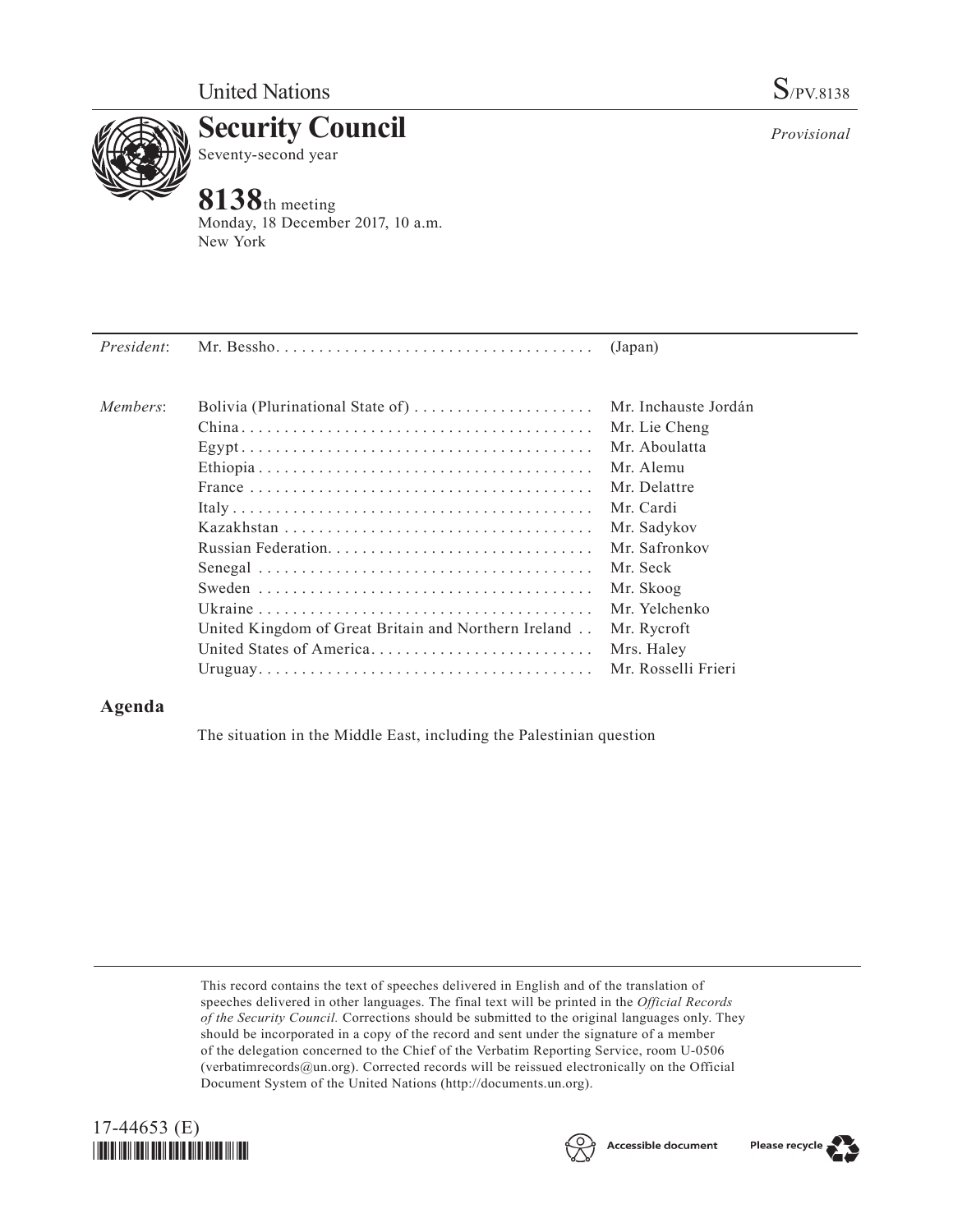*The meeting was called to order at 10.10 a.m.*

## **Adoption of the agenda**

*The agenda was adopted.*

## **The situation in the Middle East, including the Palestinian question**

**The President**: In accordance with rule 39 of the Council's provisional rules of procedure, I invite Mr. Nickolay Mladenov, Special Coordinator for the Middle East Peace Process and Personal Representative of the Secretary-General, to participate in this meeting.

The Security Council will now begin its consideration of the item on its agenda.

I give the floor to Mr. Mladenov.

**Mr. Mladenov**: On behalf of the Secretary-General, I devote my regular briefing on the situation in the Middle East today to presenting the fourth report on the implementation of resolution 2334 (2016), covering the period from 20 September to 18 December. I will focus on developments on the ground in accordance with the provisions of the resolution, including on regional and international efforts to advance the peace process.

Let me note from the outset that none of the developments on the ground can be divorced from the broader context in which they are happening: uncertainties about the future of the peace process, unilateral actions that undermine the two-State solution, occupation and violence. As 23 December will mark one year since the adoption of the resolution, I will also take this opportunity to address some of the broader trends we have witnessed during the past year.

In its paragraph 2, the resolution reiterates its demand that Israel

"immediately and completely cease all settlement activities in the occupied Palestinian territory, including East Jerusalem".

No such steps were taken during the reporting period. Some 1,200 units in the occupied West Bank were approved for construction, approximately 460 of them in the settlement of Ma'ale Adumim. Israel also advanced, through the various stages of the planning process, some 1,400 housing units in Area C of the West Bank. Plans promoted included units in the new settlement of Amihai, a new neighbourhood in Kochav Yaakov, and a new site near Alon Shvut, north and south of Jerusalem,

respectively. All three have been designated for either those evicted from the "illegal outposts" of Migron in 2012 and Amona in February of this year, or those soon to be evicted from the outpost of Netiv ha'avot, which has been planned for demolition and evacuation in March 2018. In October, the Government announced that it would issue a tender for 296 housing units in the Beit El settlement, adjacent to Ramallah. However, that tender has not yet been published. The authorities also conditionally approved building permits for 31 housing units in Hebron's H2 area, the first such approvals since 2001.

In East Jerusalem, preparations began for the construction of infrastructure in Givat Hamatos, which, if built, would solidify the ring of settlements isolating East Jerusalem from the southern West Bank. In October, the Jerusalem municipality conditionally approved building permits for 168 housing units in the settlement of Nof Zion located in the Palestinian neighbourhood of Jabel Mukaber; and in November, it also granted building permits for at least 418 housing units in Gilo and Ramat Shlomo.

Let me reiterate that the United Nations considers all settlement activities to be illegal under international law and a major obstacle to peace.

As the Middle East Quartet report noted in 2016, all structures lacking permits from the Israeli authorities in Area C and East Jerusalem are potentially subject to demolition. According to the Office for the Coordination of Humanitarian Affairs, during the reporting period the authorities demolished or seized 61 structures for lacking building permits. Consequently, 110 people, including 61 children, were displaced and the livelihoods of over 1,000 people were affected.

Meanwhile, over 10 Bedouin communities, comprising some 1,500 residents, remain at heightened risk of demolition and displacement. This includes herding communities in Ain al-Hilwe and Um a1-Jmal in the northern Jordan valley, as well as Jabal al-Baba in the sensitive El area.

The reporting period also saw several potentially significant legal developments. In an opinion issued in November, the Attorney General approved the legalization of an access road built on private Palestinian land, leading to the illegal outpost of Haresha. The opinion came in light of a court decision by Supreme Court Justice Salim Joubran, who determined that the confiscation of private Palestinian land for the public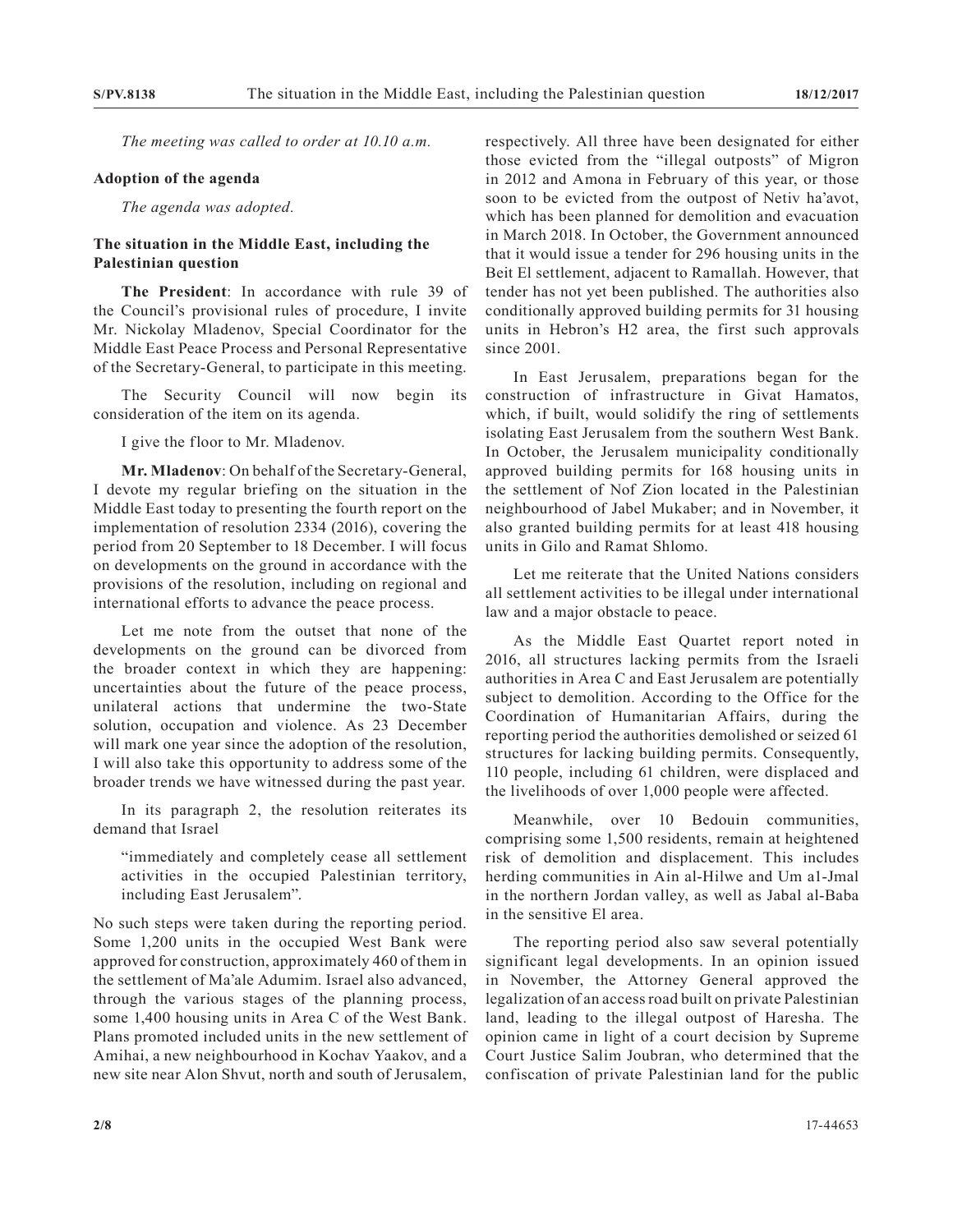interest, including in the exclusive interest of settler communities, may under certain conditions be legal in the West Bank, if done proportionally and with fair compensations to the landowners. However, the Attorney General did not soften his stance on the Land Regularization Law. On 22 November, he wrote that "there is no alternative to a judicial ruling declaring the Land Regularization Law unconstitutional".

Separately, and still in November, the Government informed the Court that, for the first time, it intended to implement a clause in military law allowing the confiscation of private land if it has been used by a third party unknowingly. This may clear the way for the retroactive legalization of settlement homes and possibly illegal outposts.

Allow me to turn to the problems of violence and terrorism that remain a hallmark of the conflict.

During the reporting period, the security situation in Israel and the occupied Palestinian territory remained relatively calm. During the past three months, 22 Palestinians have been killed by Israeli security forces, including in clashes and security operations, and one was killed by an Israeli civilian in the West Bank. Four Israelis have been killed by Palestinians in attacks. Last week, Israel reported that it had foiled a kidnapping plot by Hamas in the West Bank.

Since 6 December, in the wake of the decision of the United States to recognize Jerusalem as the the capital of Israel, the situation has become more tense, with an increase in incidents, notably rockets fired from Gaza and clashes between Palestinians and Israeli security forces. Most recently, on 10 December one Israeli was seriously injured in a stabbing attack at the Jerusalem bus station. The Palestinian perpetrator has been detained.

On 30 October, the Israel Defense Forces (IDF) destroyed yet another tunnel that extended from Gaza into Israel. During the operation, at least 12 Palestinian militants were killed underground. According to statements by a spokesperson for Islamic Jihad, the group's aim in constructing the tunnel was to "kidnap Israeli soldiers". A second tunnel was destroyed on 10 December. On 31 October, a 25-year-old Palestinian man was shot dead by IDF while in his car near the settlement of Halamish. On 30 November, an Israeli civilian shot dead a Palestinian man in the northern West Bank and a group of Palestinians reportedly threw

stones at a group of Israelis. Both shooting incidents are under investigation by Israeli authorities.

During the reporting period, 28 rockets and 12 mortar rounds were fired from Gaza towards Israel. In response, the IDF continued to target a number of Hamas and Palestinian Islamic Jihad military posts across the Gaza Strip, in which two Palestinian militants and one civilian were killed, and at least 28 people were injured.

Since 7 December, there has been a visible increase in rockets fired by Gaza militants. Of the 40 projectiles fired during the reporting period, 27 were launched since Hamas called for an escalation. Four rockets were intercepted by the Iron Dome system. One rocket and the remains of an intercepted rocket landed in the town of Sderot, causing damage to a kindergarten and to vehicles, but resulting in no injuries. At least eight more rockets landed in Israel.

Allow me to now turn to some of the problems of inflammatory rhetoric and provocations. Resolution 2334 (2016) calls on all to refrain from such acts and undertake efforts to combat them. During the reporting period, while on a visit to Iran Hamas leaders continued to make deplorable calls for the destruction of the State of Israel. The level of provocative rhetoric has heightened since 6 December, including with calls for escalation, violence and an intifada. On its official social media pages, Fatah continued to celebrate perpetrators of past attacks against Israelis, including a 26 September attack in Har Adar in which two security guards and a border policeman were killed. Most recently, Hamas and other factions applauded the stabbing attack at the Jerusalem bus station, organizing rallies in Gaza and the West Bank and calling for escalation. Israeli politicians also made provocative statements during this period, including by calling for "only one State between the river and the sea" or "recognizing Judea and Samaria as Israel".

Resolution 2334 (2016) reiterates the call by the Middle East Quartet on both parties to take steps to reverse the negative trends on the ground that are imperilling the two-State solution. While the goal of realizing a sustainable peace based on the two-State solution remains elusive, Palestinian factions signed an agreement on 12 October to allow the Palestinian Authority (PA) to assume control of Gaza, the Gaza crossings to be fully returned to the control of the Palestinian Authority on 1 November, and the public sector employees who were recruited by the PA prior to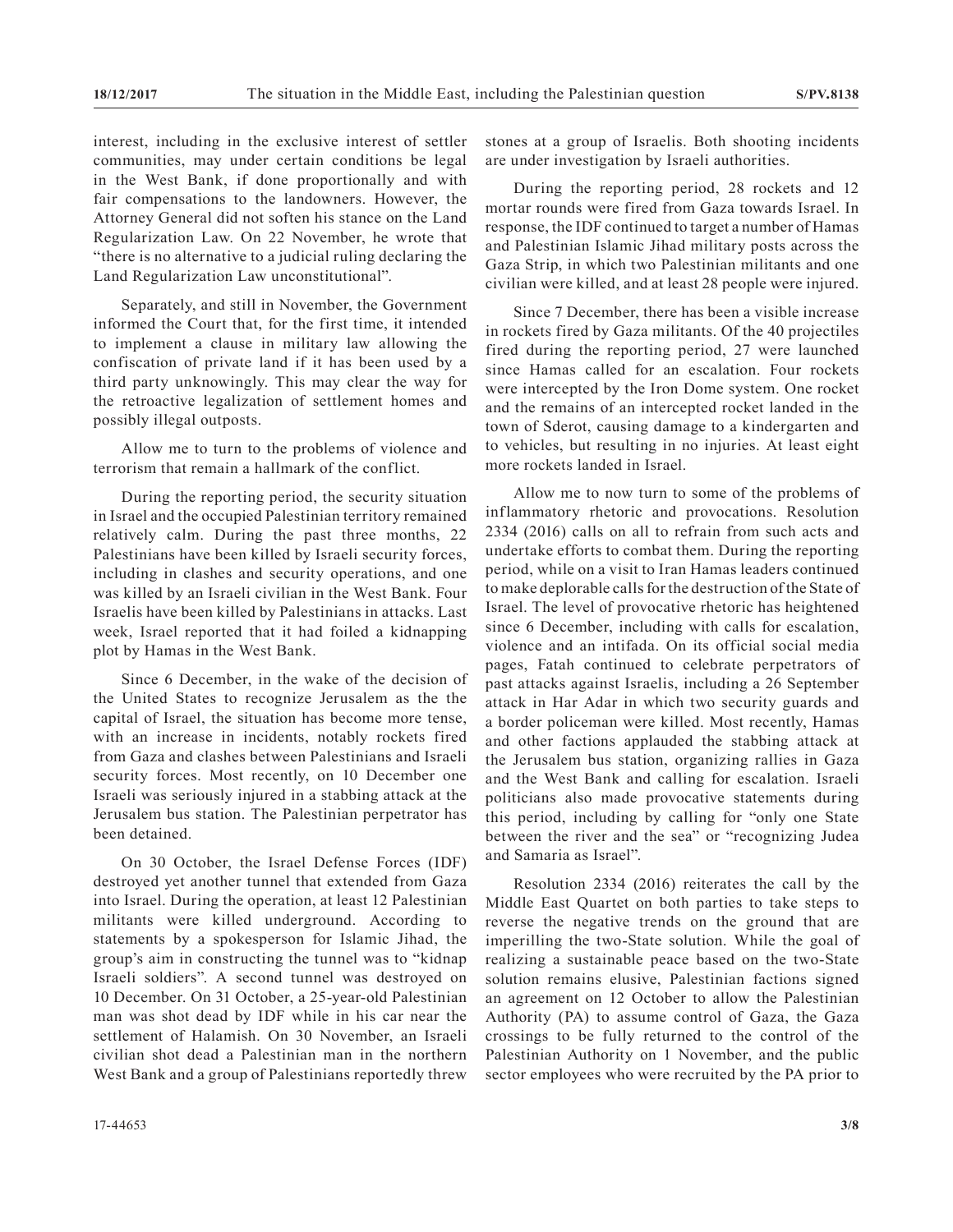2007 to be registered in preparation for establishing a unified work force. The process, however, is faltering over substantial disagreements, including on important questions related to the payment of public sector salaries, the lifting of PA-imposed measures and Hamas giving up its security control of Gaza.

Despite repeated calls on the Palestinian Authority to alleviate the electricity crisis in Gaza, which was exacerbated by the Palestinian Authority's decision earlier this year to reduce payments to Israel, residents still live with four hours of electricity per day. Fortyfive per cent of essential drugs and medical supplies are at zero stock, while basic services are maintained only through donor-funded emergency fuel that is distributed by the United Nations. On 7 December, an additional \$2.2 million was released from the United Nations humanitarian pooled fund to cover urgent health and food security needs in Gaza.

On a positive note, talks between the Israeli and Palestinian Ministries of Finance resumed during the reporting period. On 28 November, Israel transferred to the Palestinian Authority a lump sum of \$63.8 million in value-added tax collections and tax clearance. Construction of the Northern Gaza emergency sewage treatment plant is expected to be completed by the end of this month. Israel has informed the Palestinian Authority of its willingness to increase the energy supply to Gaza by six megawatts for the plant. If implemented, that would help to address critical sewage and broader environmental problems in Gaza and beyond.

During the reporting period, there were no developments related to Member States distinguishing in their relevant dealings between the territory of the State of Israel and the territories occupied in 1967. Regrettably, the reporting period did not see significant positive moves towards advancing peace, and the parties remain further divided than ever. The United States President announced in December his decision to recognize Jerusalem as the capital of the State of Israel, while stating that final status issues remained to be determined by the parties. He also made clear his commitment to advancing peace between Israelis and Palestinians and called for the status quo at the holy sites to be respected. Since then, the Palestinian leadership has cancelled meetings with visiting United States Vice-President Pence and called for the establishment of a new mechanism to achieve peace. The Palestinian President has also vowed to seek unilateral recognition of Palestine and full membership in international organizations in the absence of a meaningful peace process.

The United Nations maintains the view that Jerusalem is a final-status issue that must be resolved through direct negotiations between the two parties on the basis of the relevant Security Council and General Assembly resolutions, taking into account the legitimate concerns of both the Palestinian and the Israeli sides.

In closing, I would like to share some broad observations on developments concerning the provisions of the resolution over the past year.

First, continued settlement construction in the occupied Palestinian territory contravenes resolution 2334 (2016). Significantly more housing units were advanced and approved this year. The number of units advanced and approved more than doubled from 3,000 in 2016 to nearly 7,000 in 2017. In East Jerusalem, the increase has similarly been from 1,600 in 2016 to 3,100 in 2017. However, the number of tenders published and opened for bidding has decreased this year. In Area C, out of tenders for 3,200 units that were announced this year, only two for some 50 housing units have been published so far. For the first time since 2010, this year in East Jerusalem there have been no new tenders published. About 50 per cent of the settlement moves this year have been concentrated in and around major Israeli population centres, while some 20 per cent have been in outlying locations deep inside the West Bank. The number of Palestinian-owned structures demolished this year in the West Bank is significantly lower than in 2016, and the lowest since 2009. In total, 400 Palestinian-owned structures have been demolished in the West Bank this year, including East Jerusalem — a sharp decline compared to the more than 1,000 structures demolished in 2016.

In addition to those developments, 2017 has seen worrying legislative, judicial and administrative initiatives that aim to change the long-standing Israeli policy concerning the legal status of the West Bank and the use of private Palestinian land. Settlement-related activities undermine the chances for the establishment of a viable, contiguous Palestinian State as part of a two-State solution.

Secondly, continuing violence against civilians and incitement perpetuate mutual fear and suspicion. Since the adoption of resolution 2334 (2016), there has been a significant reduction in the number of violent attacks. In 2017, there have been 109 shootings, stabbings,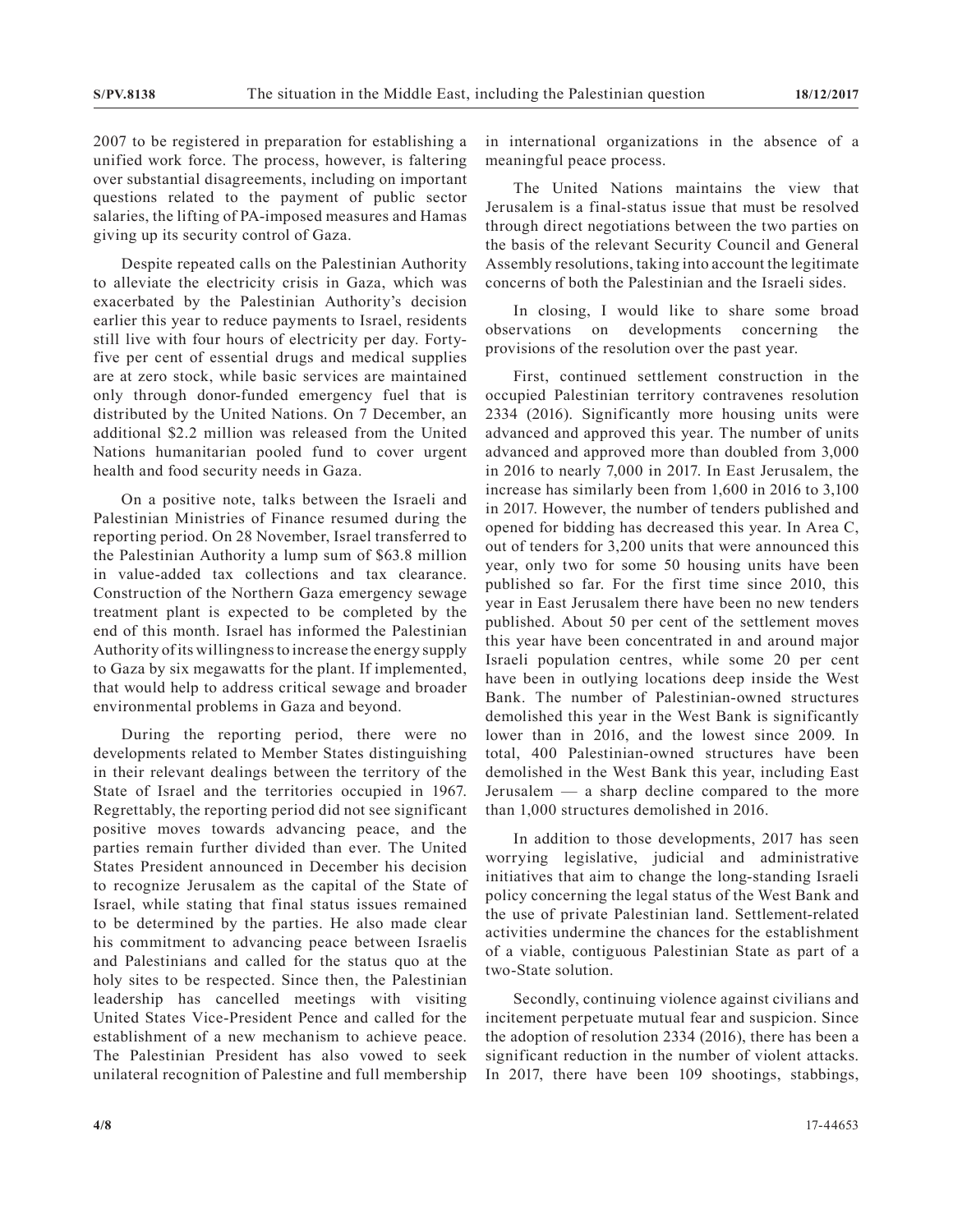rammings and bombing attacks conducted, compared to 223 similar attacks in 2016. Regarding fatalities, 72 Palestinians and 15 Israelis have been killed this year, compared to 109 and 13, respectively, in 2016.

I call on the international community to join the United Nations in condemning terror attacks and such reckless action, which impede any efforts to bridge the gap between Israelis and Palestinians and empower extremists. Nothing — no cause or grievance — justifies terror. The terror threat from Gaza of indiscriminate rocket attacks and tunnel construction continues, and the recent escalation by militants in Gaza is reckless and dangerous. I urge all Palestinian factions to commit to rejecting violence, inflammatory rhetoric and provocative actions that undermine the cause of peace. Israel must also uphold its responsibilities under international human rights and humanitarian law and calibrate its use of force.

Thirdly, bringing the legitimate Palestinian National Authority back to Gaza is key to alleviating the humanitarian crisis, lifting the closures and enhancing the prospects for peace. I commend Egypt for its tireless efforts in that respect, and encourage all sides to focus on addressing the devastating humanitarian situation, with an immediate focus on the electricity crisis, and to ensure that agreement is reached on mechanisms to implement the 12 October intra-Palestinian agreement in full.

Fourthly, this past year has witnessed important progress in finalizing agreements between Israel and the Palestinian Authority with regard to water, energy, telecommunications and other areas aimed at improving the economic reality of Palestinians. Those efforts are critical to rebuilding trust, and obstacles to their realization must be removed. The United Nations will continue supporting such efforts.

Fifthly, I am particularly concerned as to the future of our collective efforts to achieve peace between Israelis and Palestinians. The United Nations remains strongly committed to supporting all endeavours towards a negotiated two-State solution. The Secretary-General has been clear that ending the occupation and realizing a two-State solution, with Jerusalem as the capital of Israel and Palestine, is the only way to achieve such a vision. Today, however, there is a growing risk that the parties may revert to more unilateral actions.

In the current environment, the continued absence of a credible proposal that could become the basis of meaningful negotiations is damaging the prospects for peace. The lack of significant steps on the ground that protect the viability of a two-State solution and support Palestinian statehood is undermining moderates and empowering radicals. The weakening of the international architecture in support of peace is increasing the risks to the region. Resolving the conflict will remove a key driver of extremism and terrorism in the Middle East and provide hope to generations of Israelis and Palestinians trapped in a vicious cycle of violence and conflict.

**The President**: I thank Mr. Mladenov for his briefing.

I shall now give the floor those members of the Council who wish to make statements.

**Mrs. Haley** (United States of America): In this meeting, I will not use the Council's time to address where a sovereign nation might decide to put its embassy, and why we have every right to do so. Rather, I will address a more appropriate and urgent concern.

This week marks the first anniversary of the adoption of resolution 2334 (2016). On that day in December 2016 (see S/PV.7853), the United States elected to abstain in the voting in the Council, allowing the measure to be adopted. Now it is one year and a new Administration later. Given the chance to vote again on resolution 2334 (2016), I can say with complete confidence that the United States would vote "no". We would exercise our veto power. The reasons are very relevant to the cause of peace in the Middle East.

On the surface, resolution 2334 (2016) described Israeli settlements as impediments to peace. Reasonable people can disagree about that and, in fact, over the years the United States has expressed criticism of Israeli settlement policies many times. But in truth, it was resolution 2334 (2016) itself that was an impediment to peace. The Security Council put the negotiations between the Israelis and the Palestinians further out of reach by injecting itself yet again in between the two parties to the conflict. By misplacing the blame for the failure of peace efforts squarely on the Israeli settlements, the resolution gave a pass to Palestinian leaders who for many years rejected one peace proposal after another. It also gave them encouragement to avoid negotiations in future. It refused to acknowledge the legacy of failed negotiations unrelated to settlements. Furthermore, the Council passed judgement on issues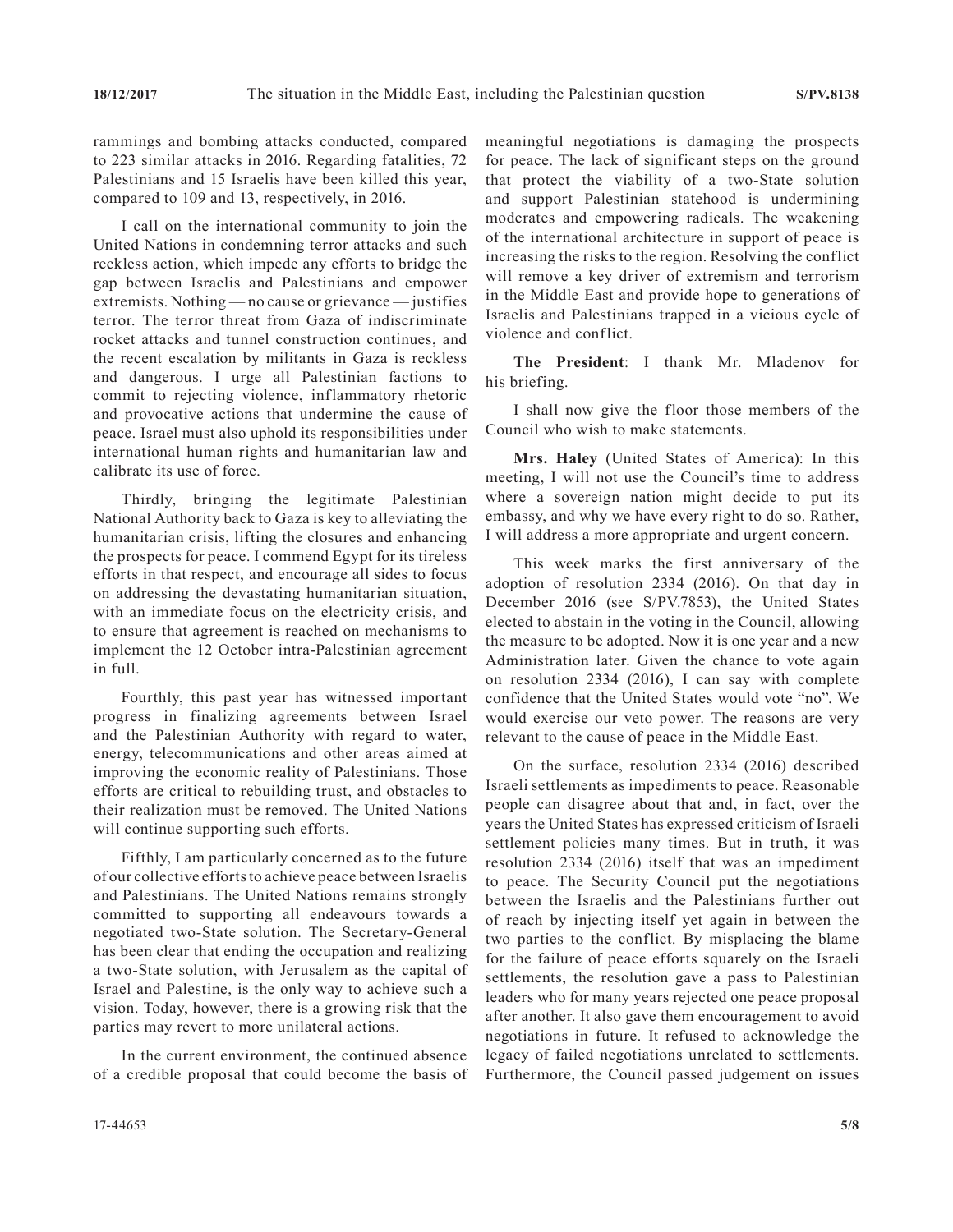that must be decided in direct negotiations between the parties.

If the United Nations history in the peace efforts proves anything, it is that talking in New York cannot take the place of face-to-face negotiations between the regional parties. It only sets back the cause of peace, not advances it. As if to make that very point, resolution 2334 (2016) demanded a halt to all Israeli settlement activity in East Jerusalem, even in the Jewish quarter of the Old City. That is something that no responsible person or country would ever expect Israel would do and, in that way resolution 2334 (2016) did what President Trump's announcement on Jerusalem as the capital of Israel did not do — it prejudged issues that should be left to final status negotiations.

Given the chance today, the United States would veto resolution 2334 (2016) for another reason. The resolution gave new life to an ugly creation of the Human Rights Council: the database of companies operating in Jewish communities. That is an effort to create a blacklist, plain and simple. It is yet another obstacle to a negotiated peace. It is a stain on America's conscience that we gave the so-called boycott, divestmen and sanctions movement momentum by allowing the adoption of resolution 2334 (2016).

To the United Nations shame, this has been a disproportionately hostile place for the Middle East's most enduring democracy. The United States refuses to accept the double standard that says we are not impartial when we stand by the will of the American people by moving our United States Embassy; but somehow the United Nations is a neutral party when it consistently singles out Israel for condemnation. For decades, Israel has withstood wave after wave of bias in the United Nations and its agencies. The United States has often stood beside Israel. We did not on 23 December 2016. We will not make that mistake again.

This week marks the one-year anniversary of a significant setback for peace in the Middle East peace, but the United States has an undiminished commitment to helping bring about final-status negotiations that will lead to lasting peace. Our hand remains extended to both parties. We call on all countries that share this commitment to learn the hard lessons of the past and work to bring Israel and the Palestinian people to the peace table in good faith.

**Mr. Rosselli Frieri** (Uruguay) (*spoke in Spanish*): As we do every month, we once again thank the Special Coordinator for the Middle East Peace Process, Mr. Nickolay Mladenov, for his very complete and detailed briefing. Above all, we thank him for his work and that of his team, which indicates a seriousness and a commitment to the task entrusted to them that should be justly valued and recognized. He can continue to count on the full support of Uruguay.

We appreciate the presentation of the fourth quarterly report on the implementation of resolution 2334 (2016). We reiterate once again, as we have done throughout this year, that, in future, these reports, as well as all other reports submitted to the Security Council concerning issues on its agenda, should be circulated in writing before the meetings, so as to enable Security Council members to analyse and comment in greater detail on their content.

With only a few days left before our time as a non-permanent member of the Council comes to end, and this being the last time that Uruguay will make a statement on an issue to which it attaches great importance, and to which it has been commmitted since 1947, when the General Assembly adopted resolution 181 (II), allow me to summarize our position on this question, as well as to discuss our expectations for the future.

We hope that the voting to be carried out following this meeting, undoubtedly important, will not detract focus from other matters of great importance in relation to this long and complicated conflict.

The year 2017 was one of a number of anniversaries relating to the Palestinian-Israeli conflict. It marked a century since the Balfour Declaration, the seventieth anniversary of the adoption of General Assembly resolution 181 (II), which decreed the partition of Palestine, and a half century since the Six-Day War, which resulted in the occupation by Israel of territories in the Middle East. We hope that 2017 will not be remembered as the year in which certain notorious events seriously affected the possibility of reaching a negotiated peace between Israelis and Palestinians and the two-State solution. The voting that will take place today is intended to blot out the negative effects of such measures, and to prevent similar events, caused by other States or by the parties themselves, from being repeated.

We express our satisfaction for the fact that so many countries recognize and wish to protect the special status of Jerusalem, which was derived from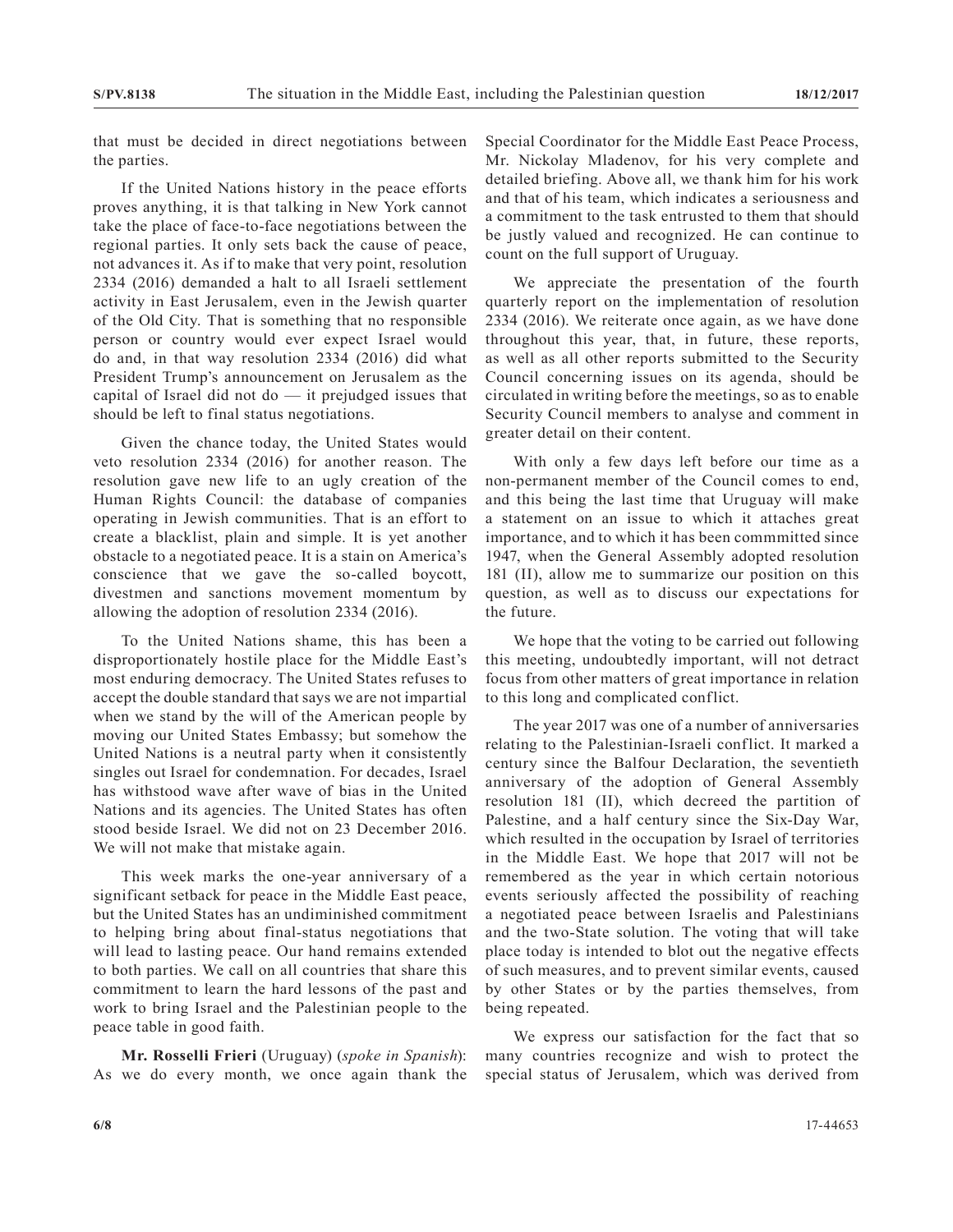General Assembly resolution 181 (II), and which several States did not support at the time. Despite numerous multilateral, regional and unilateral initiatives that attempted to put an end to this conflict, we are still a long way from seeing a peaceful and mutually acceptable solution.

On 23 December 2016, the Council adopted resolution 2334 (2016) with the intention of noting that certain trends on the ground, including the Israeli settlement policy and violence, were seriously undermining prospects for peace. Nearly one year since that day, which has been qualified as historic, we deeply regret that none of the provisions of the resolution have been respected. The resolutions of the Council, the primary responsibility of which is to maintain international peace and security, must be implemented. We cannot be selective in that respect, that is, demanding compliance with certain resolutions and completely ignoring others. All Security Council resolutions must be respected in order to achieve the proposed end.

The two-State solution remains the only viable option to end this conflict. It will be necessary to relaunch, as quickly as possible, bilateral direct negotiations that can clarify all pending issues. Whatever the forum, Uruguay will continue to support all initiatives in that regard. To achieve that goal, it is necessary that current trends on the ground be reversed, including the settlement-construction policy, legal measures to appropriate Palestinian lands, the demolition of housing and forced displacement of communities, including most recently Jabal Al-Baba, Ein Al-Hilweh and Umm El-Jamal. Otherwise, it will be extremely difficult for Palestine to consolidate territorially its State, which is consistently smaller on maps. On another note, maps should be updated and distributed by the Secretariat as often as possible, so as to reflect the Israeli settlements and outposts that are still being constructed in the West Bank and in Jerusalem.

Uruguay maintains strong ties of friendship with both the State of Israel and the State of Palestine. We underscore once again the right of Israel and of Palestine to live in peace, within secure and recognized borders and in an environment of renewed cooperation, free from any threat or act that interferes with peace.

The Fatah and Hamas reconciliation agreement, signed in October in Cairo, and the recent return of the Palestinian Authority to the Gaza Strip to regain

control after a decade are undoubtedly important steps to achieve Palestinian unity. The reunification of Palestine under a single, legitimate and democratic Government is essential to be able to work towards the aspirations of the Palestinian people and make it possible to improve the living conditions in that area, which has been submerged in a serious humanitarian crisis since the 2007 armed conflict.

In order for that agreement to be successfully implemented, it will also be essential that those measures be accompanied by agreements on security, the disarmament of Hamas and the renunciation of violence, the incitement and glorification of violence and the destruction of Israel as a declared objective. Likewise, the obstinate non-recognition of Israel as a State by several countries in the region is a wholly negative sign for a favourable climate for the peace process.

In that still very complex scenario, although with some signs of hope, it is necessary more than ever that the Security Council and the entire international community remain united in their desire to see a peaceful resolution, in all its aspects, of the Israeli-Palestinian conflict. Only in that way can we exert due pressure on the Israeli and Palestinian authorities to stop the trends that jeopardize the process and ask them to be sufficiently flexible and reasonable to understand at last that peace is a much more valuable objective than the violence, hatred and injustice that have characterized the region over recent decades.

In conclusion, I would like to recall that Uruguay has presented its candidature to once again become a non-permanent member of the Security Council, for the period 2034-2035. We hope that, by that date, the Israeli-Palestinian conflict will be part of history, and both peoples will finally be able to live together in peace and security, without grudges and with equal opportunities for the development and well-being of future generations.

**Mr. Inchauste Jordán** (Plurinational State of Bolivia) (*spoke in Spanish*): We thank Mr. Nickolay Mladenov, Special Coordinator for the Middle East Peace Process and Personal Representative of the Secretary-General, for his presentation of the fourth and final report of the year on the implementation of the provisions of resolution 2334 (2016).

We would mention that, among other things, the resolution refers to the legal invalidity and flagrant